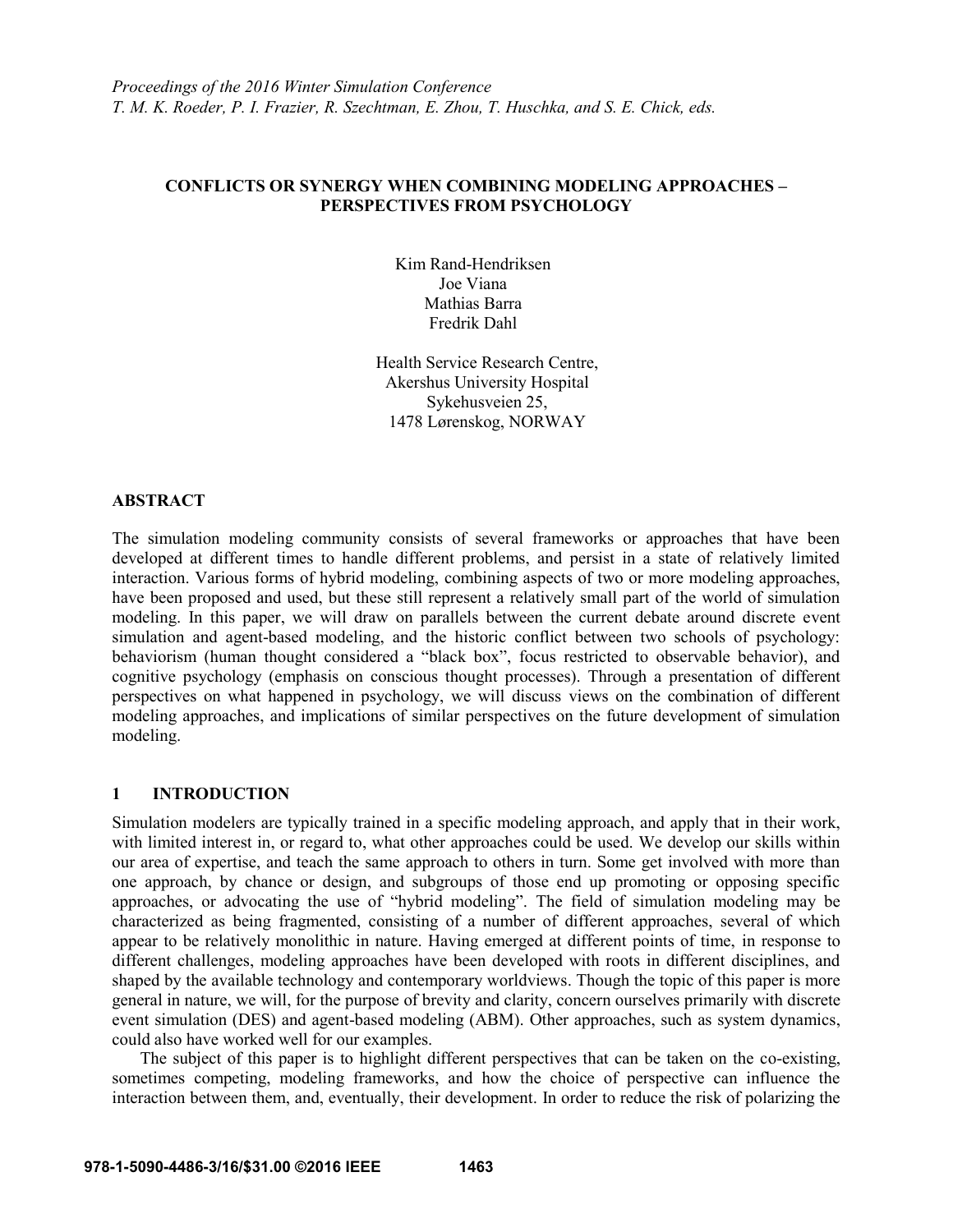debate, or being perceived as promoting a particular approach to simulation modeling, we will make use of a historic conflict within the (relatively) unrelated field of psychology as a basis on which to build the discussion. Following this presentation, we will point out similarities and parallels between this historic conflict and the relationship between DES and ABM. We will then illustrate a series of alternative perspectives on the behaviorism/cognitive psychology conflict, with parallels to DES/ABM, and discuss how the perspective can influence the interaction, and thus the development, of the field of simulation modeling.

### **2 DES AND ABM – A REMINDER**

Two types of simulation are the focus of this paper: Agent Based Modelling (ABM) and Discrete Event Simulation (DES). DES was not developed directly in a form easily recognizable today. The mathematical basis for simulation models predates the electronic computer by nearly two centuries. Monte Carlo simulation was developed shortly after World War 2, and programming languages that allowed for more rapid development of simulation models became available in the 1950's (Nance 1993, Goldsman et al. 2009). Methods we would now label DES rapidly became popular in manufacturing and technical industry. While early ABM efforts can be traced back as far as the 1970's, the field evolved properly in the early 1990's. Where DES was used extensively in industrial and technical applications, early notable uses of ABM were related to modeling human interactions and social phenomena (Samuelson 2000). As simulation packages have become more accessible and computational power has become less expensive, the range applications of DES and ABM (and other modeling approaches) have widened, and they are now extensively used to model similar kinds of problems. The degree of overlap between the two approaches is contended (figure 1).



Figure 1: Venn diagram of overlap between applications of DES and ABM. The relative size of the different areas is contended.

DES and ABM two approaches tend to be taught in isolation, with excellent texts introducing DES alone (Law et al. 1991, Zeigler et al. 2000), and ABM alone (Epstein and Axtell 1996, Gilbert and Troitzsch 2005, Miller 2009).

With DES and ABM increasingly being used to address the same types of issues, academic discussion about the similarities and differences from a technical and a philosophical perspective have appeared in the literature (Siebers et al. 2010, Brailsford 2013), along with a growing literature on hybrid models. , mixing two or more modeling approaches (Chahal 2010, Alvanchi et al. 2011, Morgan et al. 2011, Swinerd and McNaught 2012).

Some proponents of ABM claim that it is superior under most circumstances, that DES is restrictive and, essentially, obsolete (Siebers et al. 2010). Others argue that the two approaches can be seen as being complementary, and that practical implementation blurs the lines between models based on the two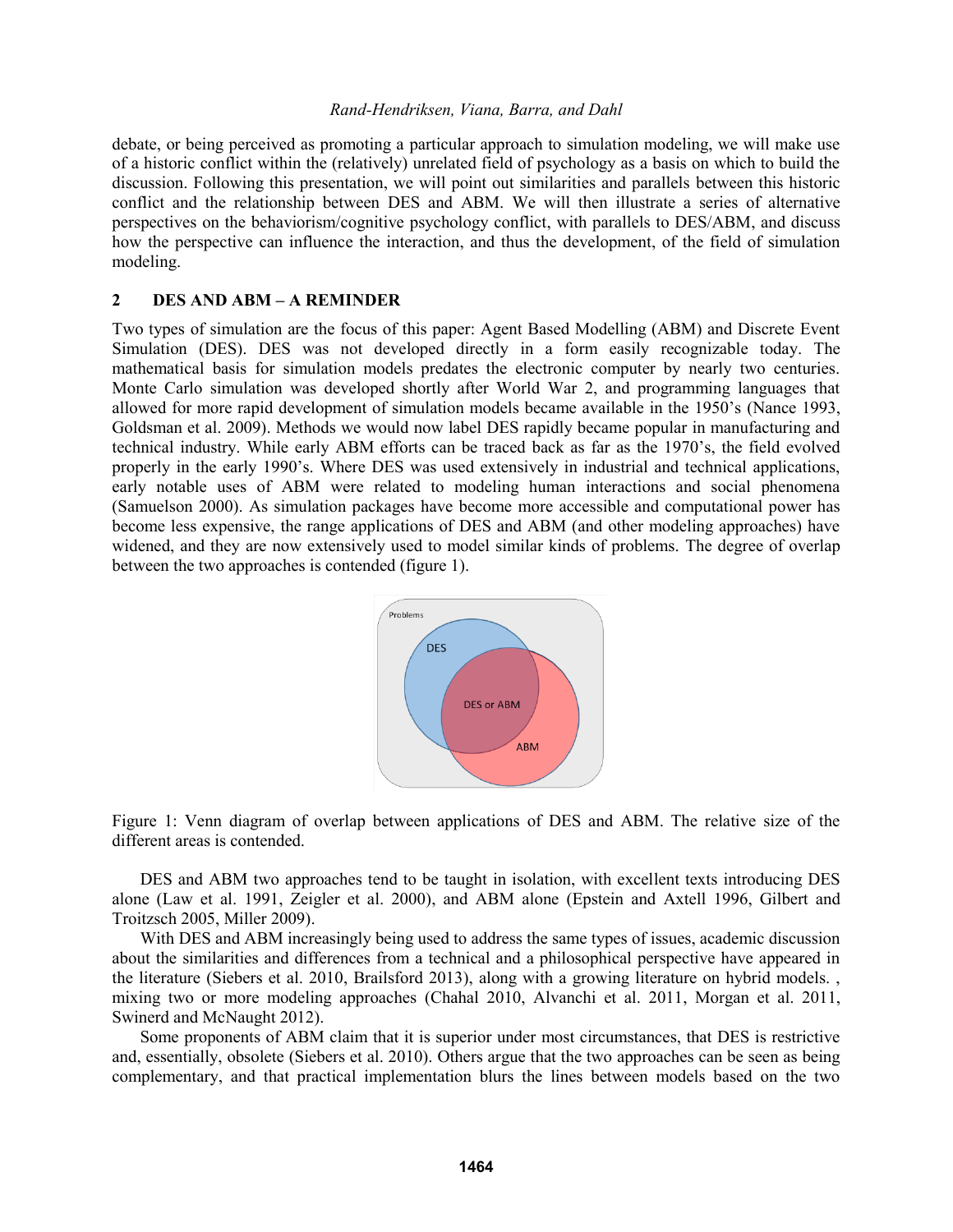frameworks (e.g. Brailsford 2013). Siebers et al. (2010) list a set of properties that distinguish the prototypical approaches, shown here in Table 1.

| <b>DES</b>                                                                                                                                                                        | ABM                                                                                                                                                                 |
|-----------------------------------------------------------------------------------------------------------------------------------------------------------------------------------|---------------------------------------------------------------------------------------------------------------------------------------------------------------------|
| Process oriented; focus is on modelling<br>the system in detail, not the entities                                                                                                 | Individual based; focus is on modelling the<br>entities and interactions between them                                                                               |
| Top down modelling approach                                                                                                                                                       | Bottom up modelling approach                                                                                                                                        |
| One thread of control (centralised)                                                                                                                                               | Each agent has its own thread of control<br>(decentralised)                                                                                                         |
| Passive entities, <i>i.e.</i> something is done to<br>the entities while they move trough the<br>system; intelligence (e.g. decision making)<br>is modelled as part in the system | Active entities, <i>i.e.</i> the entities themselves<br>can take on the initiative to do something;<br>intelligence is represented within each<br>individual entity |
| Queues are a key element                                                                                                                                                          | No concept of queues                                                                                                                                                |
| Flow of entities through a system; macro<br>behaviour is modelled                                                                                                                 | No concept of flows; macro behaviour is<br>not modelled, it emerges from the micro<br>decisions of the individual agents                                            |
| Input distributions are often based on<br>collect/measured (objective) data                                                                                                       | Input distributions are often based on<br>theories or subjective data                                                                                               |

Table 1: Differences between DES and ABM from Siebers et al. (2010).

The distinctions and similarities between DES and ABM models can be discussed at length. However, for the purpose of this paper, a certain level of overgeneralization is acceptable. DES uses models in which the logic determining how entities move is part of the model structure - entities are passive objects the faith of which is determined by properties of structures in the model. ABM, on the other hand, places the logic of action (agency) in the entities (agents), usually with a limited and passive model structure.

# **3 A BRIEF HISTORY OF BEHAVIORISM AND COGNITIVE PSYCHOLOGY**

### **3.1 Behaviorism**

Although it is not really true, the general perception is that modern psychology was invented by Sigmund Freud. Freud had an enormous impact on how humanity views itself, even though many or most of his theories have later been proven wrong, and that his ideas, in the views of some, have set back the science of psychology by as much as 50 years (Eysenck 1991). Freud founded psychoanalytic theory, in which the mind consists layers upon layers of conscious and unconscious parts. To investigate the layer-cake of the psyche, psychoanalysts recommended introspection. The influence of psychoanalytic theory and individual psychoanalysts grew throughout the late 1800s and early decades of 1900. Over time, however, the theory and practice was increasingly criticized as being non-scientific and unfalsifiable (Popper 2014). This is the world in which behaviorism emerged. It started with animals.

Ivan Petrovich Pavlov was a Russian physiologist who eventually received the Nobel prize in 1904 for his work on the digestive system. As part of his studies, he mounted equipment to collect saliva from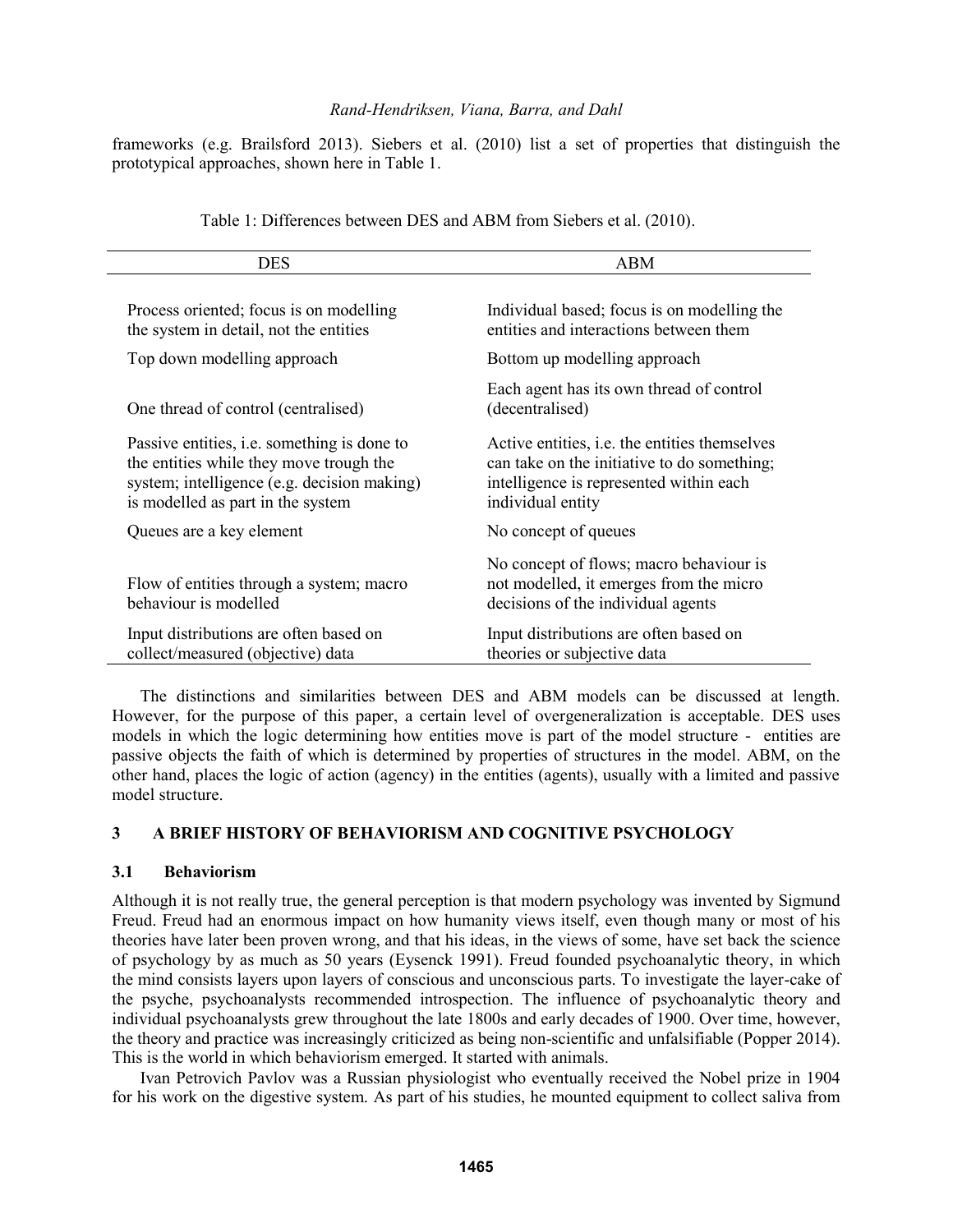dogs, and noted that they started to salivate before the food arrived, specifically when they heard the footsteps of their feeder. Driven by curiosity, he systematically described what was later known as *classical conditioning*: the transfer of a response from a potent stimulus (e.g. food) to a previously neutral stimulus (the classical case is a bell), achieved by systematic pairings of the two stimuli. Pavlov performed increasingly complex experiments, mapping out how such conditioning occurs (Asratyan  $2001$ ). Importantly, the observations of classical conditioning were limited to behavior – a stimulusresponse system – in which what happened in the mind (of the dog, in this case) was not observed, and did not play any part.

Edward Thorndike, one of the other fathers of behaviorism, also studied animals, trying to determine the extent to which animals could learn through observation and imitation. He created puzzles that required specific actions, such as pushing or pulling levers or buttons, for animals to escape confinement. Unlike what could be expected if animals figured out the puzzles through observation and insight, he generally observed a learning curve, that animals gradually increased the frequency of, initially random, actions that resulted in escaping, learning over time what was required through chance-based trial and error (Miltenberger 2011). This work was later greatly expanded upon by B.F. Skinner, who mapped out what is now known as *operant conditioning*; a general tendency to increase frequency of actions that result in good outcomes (actions that are reinforced, either by increase in a positive stimulus, or decrease in a negative stimulus), and to decrease frequency of behavior that result in punishment (i.e. the reduction in access to positive stimuli or increase in negative stimuli) (Staddon and Cerutti 2003).

Supported by rapid strides in the development of the natural sciences, and with a growing belief in society that all things could and should be investigated using "hard scientific methods", Thorndike and others rejected introspection as a means of gaining information on psychology. Scientific investigation of psychological phenomena be limited to the observable, the replicable, and the falsifiable; i.e. behavior.

Behaviorism was a scientific success story, able to describe and explain a wide variety of phenomena. Based predominantly on experiments conducted on pigeons, Skinner made mathematic descriptions of what kind of stimulus conditions would maximize the increase in specific behavior. For example, he found that uniform reinforcement is not the strongest motivator by far; once a pigeon has figured out that triggering a specific mechanism means getting seeds or other foods, it turns out that randomized benefits, with many tries not resulting in any pay-out, but large prizes in a few cases, will result in the pigeon manically triggering the device as if addicted. For an interesting and entertaining read, we recommend looking up "superstitious pigeons" on your search engine of choice. Most of these animal observations transfer nicely to humans; for instance, the output algorithms of modern gambling machines match the most addicting reward conditions observed for pigeons (Lewis 2014).

Due to its success in modifying behavior of animals, Skinner's methods are now used as the basis of most professional animal training. Keller and Marian Breland, two psychologists influenced by Skinner, made a business out of training animals for use in TV, among other feats making a highly popular TV show called "Priscilla the Fastidious Pig", in which a pig would do typical human things like eating at a table, doing laundry, etc. The children watching the show were unaware that they were watching not one, but many trained pigs, since pigs grow at such rates that new ones had to be trained every few months (Breland and Breland 1951).

The ability to modify behavior applies also to humans much in the same way as animals. This forms much of the basis of behavioral therapy; psychological counselling in which the tools gleaned from animal studies are used to systematically alter behavior, and consequently, the psyche. Examples include systematic desensitization – one of the most commonly used approaches to treating phobias. It is based on the observation that combining a threatening stimulus with stimuli incompatible with fear (or more generally, in psychology-lingo, arousal) will reduce the arousal, and thus the fear. Systematic desensitization involves exposing the patient to weak representatives of what they are afraid of, in a setting in which they manage to remain calm. For example, a patient with arachnophobia (fear of spiders) may be shown a drawing of a small spider, while instructed to breathe steadily and behave as if the situation is completely harmless (which it is). When able to deal calmly with the stimulus, a slightly more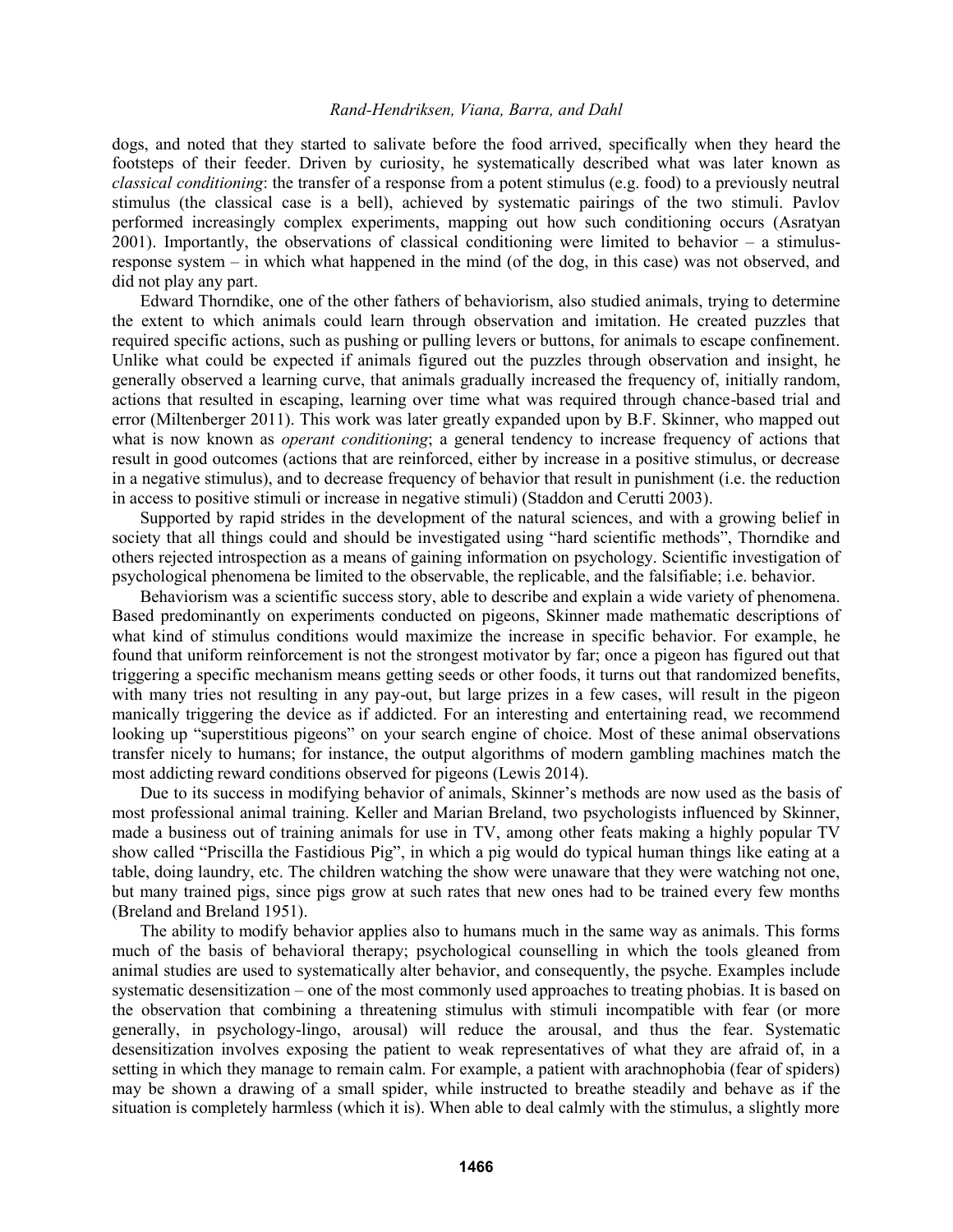threatening stimulus is introduced. This is repeated until the patient can comfortably handle the threatening stimulus in itself. Social skills can be trained through the use of operant conditioning, by enforcing wanted behavior and neglecting or punishing unwanted behavior. Though not intended as such, common methods of child-rearing are strongly influenced by behaviorism. As an example, teaching small children to try to sleep, rather than to cry, when they have been put to bed, is a process of operant conditioning, where the act of crying is intentionally uncoupled from the desired outcome (getting picked up). Bedtime ceremonies serve as classical conditioning cues.

In behaviorism, the mind is considered a black box. This is not an exaggeration; the most stalwart proponents of behaviorism explicitly excluded any study or investigation into whatever processes occur between introducing a stimulus and eliciting a response. While they may not have rejected the experience of consciousness, thoughts, emotions, and other internal mental activity, the fact that such experiences cannot be objectively observed removes them from the domain of scientific enquiry. Several influential behaviorists, including John B. Watson, dismissed private events as epiphenomena: by-products or parallel experiences to the "real" phenomena of behavior. Behaviorists considered their study a natural science, an objective analysis of the natural world, aimed at revealing the underlying laws of nature. This perspective was inspired by the rapid advancements within the natural sciences that occurred in the late 1800s and early 1900s, which was accompanied by a sense in society and in academia that all the mysteries of the world were finally being unraveled. Analyzing private thoughts was a threat to the image of psychology as a natural science, and was therefore strongly discouraged.

Some behaviorists were less extreme in their rejection of private events. For instance, B.F.Skinner introduced what is referred to as radical behaviorism, in which genetics and biological endowment were included, and private experiences, including thoughts and emotions, were considered specific forms of behavior with the person experiencing them as the only observer. Though some individuals took such radical stances, the conflict between behaviorism and cognitive psychology makes little sense without understanding that the view of the mainstream behaviorist movement discarded the mental world from the purview of science.

### **3.2 The cognitive revolution**

The post-war era of the 1950s saw great leaps in a several sciences, including a redefinition of linguistics by Chomsky, a growing field of cybernetics, the first forays into artificial intelligence, computersimulated cognitive processes, and improvements in technology facilitated the advent of neuroscience as a field of study. All these fields were conceptually related, and, though relatively rare in academic history, there was a growth in interdisciplinary work within what has later been referred to as the cognitive sciences. In this world, behaviorism came up short, and investigations of the inner workings of the mind were increasingly accepted (Miller 2003).

Beyond sharing a focus on what happens in the conscious and unconscious mind, cognitive psychology bears little to no resemblance with psychodynamics and the psychoanalytic ideas of Freud: cognitive psychology is theory-driven and experimental in nature. Emphasis has been on modelling mental processes and how they affect behavior, with strong ties to neuropsychology and neurology. For example, cognitive psychologists have extended great effort in mapping out and modelling various facets of memory, perception, metacognition, and language.

Between 1950 and 1980, behaviorism went from being considered the pinnacle of psychological sciences to being virtually eradicated as a scientific approach (Friesen 2010). Developments in information sciences, computer technology, and imaging technology supported a rapidly growing interest in, and ability to, investigate the former black box of the mind (or, possibly more accurately, the brain). The insights brought by the experimental behaviorist psychology, such as classical and operant conditioning, while acknowledged, were increasingly considered as superficial curiosities. With the shift of perspective from behavior to cognition, careers were made and destroyed.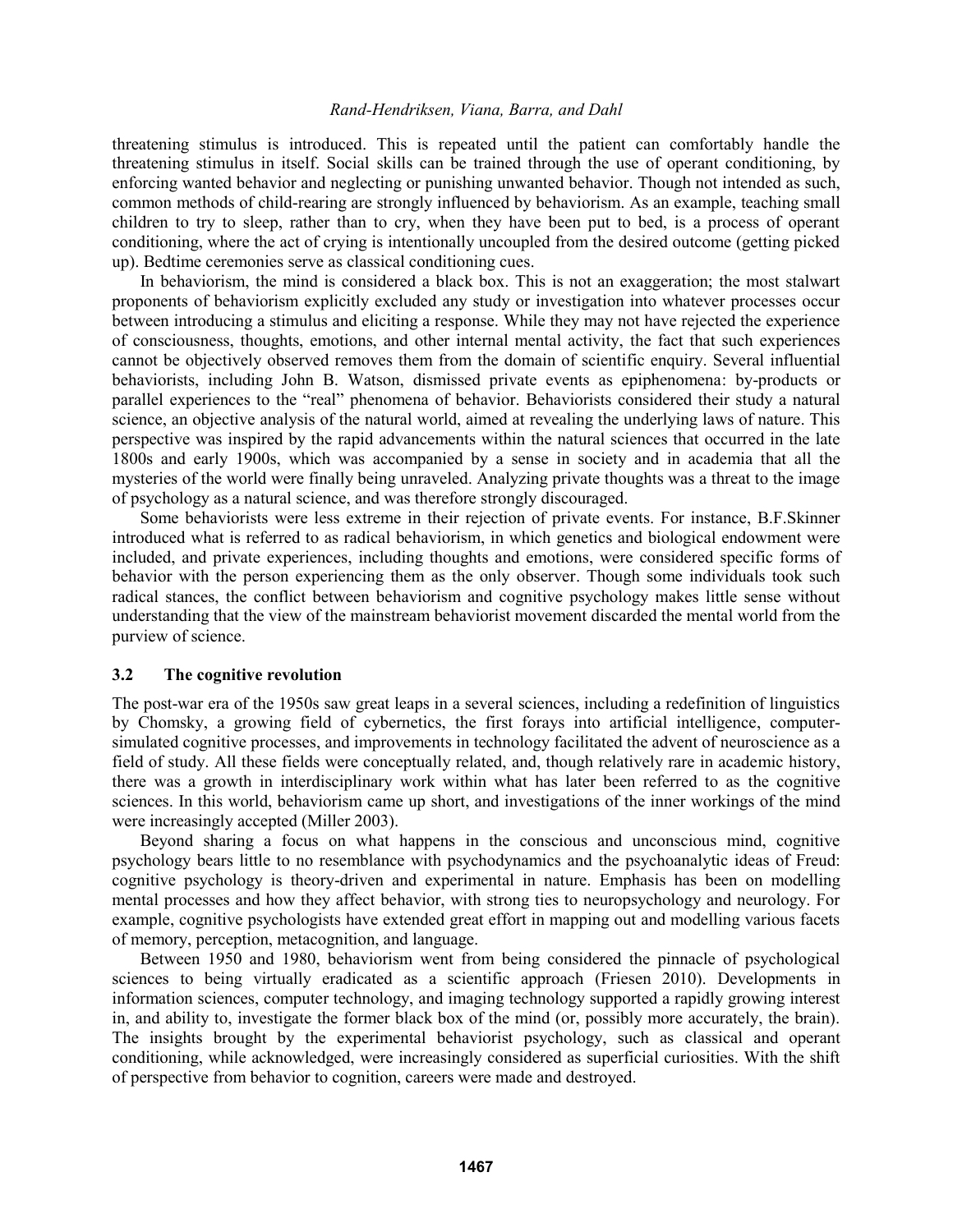Alongside the advent of the cognitive sciences arose cognitive therapy: a form of psychological therapy targeting dysfunctional cognitive processes. Where behavioral therapy targeted only behavior, cognitive therapy aimed to identify the automatic thought processes preceding and accompanying psychological problems such as anxiety and depression (Beck 1979). For instance, psychological problems are typically accompanied by a tendency to automatically make negative assumptions ("I could go to the party, but I'll still feel miserable." "There's no point in studying; I am hopeless and will fail the test regardless.") Thus, one method used in cognitive therapy involves helping the client find ways of challenging the veracity of such automatic thoughts ("When you have gone to parties, did you feel miserable?", "When previously you have studied for tests, did you fail?") When successfully applied, a variety of cognitive exercises are used to teach clients to question and control the way they think about their life, resulting in therapeutic change.

#### **3.3 Status quo**

Behaviorism and cognitive psychology are, at least on the surface, polar opposites; in behaviorism, the inner workings of the mind are disregarded, while they are the focus cognitive psychology. Similarly, behavioral therapy targets behavior, and cognitive therapy targets thought. The conflict between behaviorism and the cognitive sciences lasted for decades; prior to the 1950s, investigation of the inner world of thought was frowned upon, or even ridiculed. Three decades later, investigation of behavior without a cognitive model was considered pointless. Cognitive psychology is a central part of the curriculum in psychology, while behaviorism is, for the most part, taught only as part of courses on the history of psychology.

By around 1980, behaviorism was all but routed. However, in the decades to follow, the notion that the two perspectives were incompatible, and that the cognitive revolution was, in fact, a paradigm shift have been increasingly questioned. While there is no doubt that the shift in focus took the form of a sometimes harsh academic conflict, it is argued that cognitive psychology can be considered as behaviorism with a new language, that behaviorism was a necessary developmental step distancing the science of psychology from pseudoscientific approaches, or that cognitive models and methods of analysis were largely impossible in the heyday of behaviorism, due to limitations in the technology available at the time (Roediger 2004, Watrin and Darwich 2012, Staddon 2014).

Paralleling the academic softening of the lines between behaviorism and cognitive psychology, therapeutic traditions have also changed; behavioral therapy as a stand-alone approach is rarely taught at all, but neither is pure cognitive therapy: most educational institutions now teach cognitive-behavioral therapy (CBT), an eclectic mix of the two approaches previously thought to be incompatible. Some problems may be more readily remedied using behavioral interventions, while others can more easier be tacked using tools drawn from cognitive therapy. In CBT, cognitive and behavioral interventions are considered as complimentary, and the appropriate combination of interventions is one that is likely to generate the required change through the least effort. For example, training in methods to question automatic negative thoughts may be reinforced by behavioral interventions, increasing the likelihood and rate of successful change. If a patient, for various reasons, does not respond well to cognitive interventions, the therapist is free to emphasize behavioral interventions, and vice versa.

### **4 PARALLELS AND PERSPECTIVES**

#### **4.1 Initial parallels**

Let us consider some apparent similarities between this story and the current DES/ABM divide. Behaviorism and cognitive psychology have been taught, developed, and used separately. During the cognitive revolution, behaviorists branded cognitive psychology as being anti-scientific, while cognitive psychologists claimed that behaviorism was obsolete. Similarly, DES and ABM have been developed,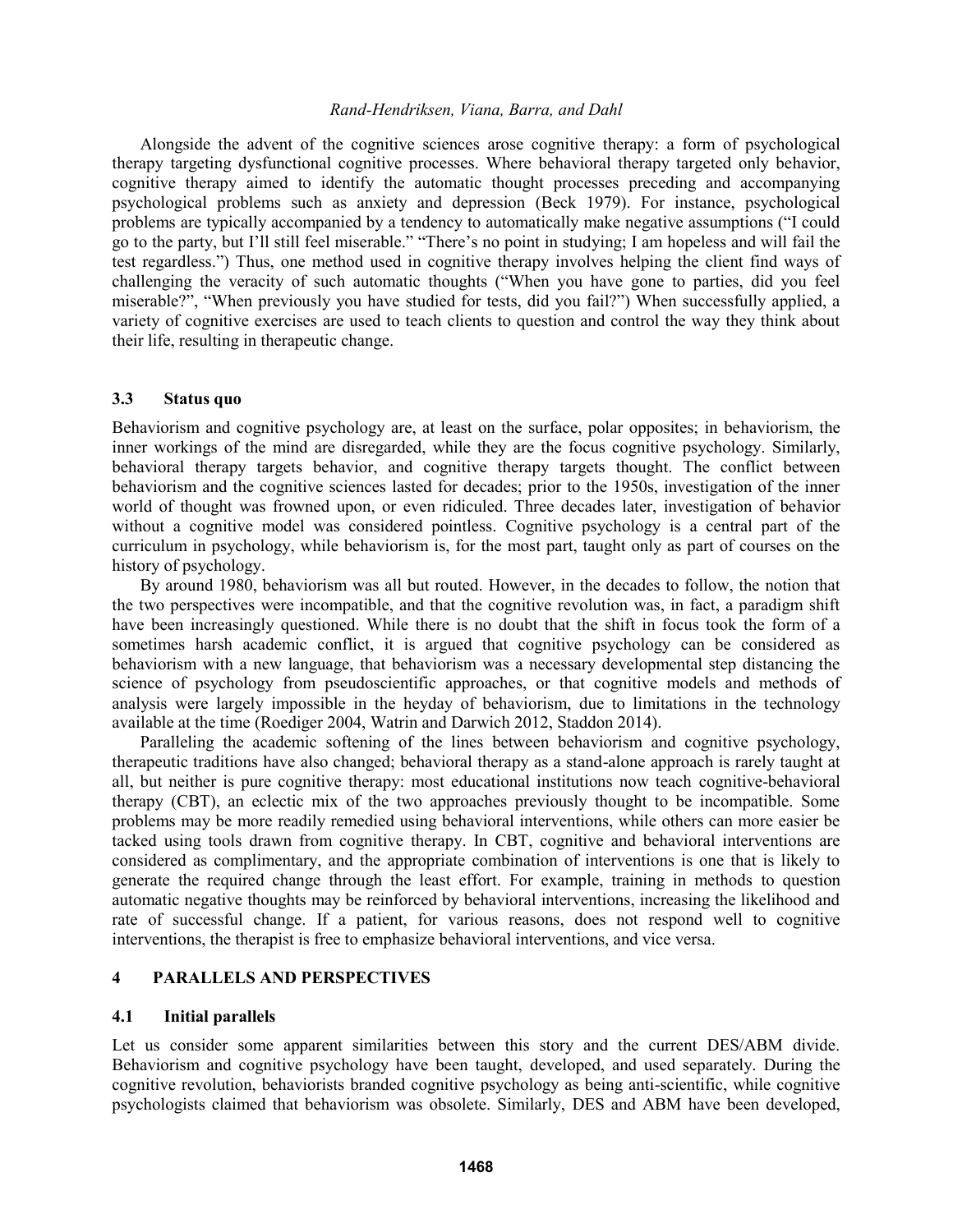and are still usually taught and used separately. There is an ongoing debate between proponents of DES and ABM as to what approach is superior. Behaviorism focuses exclusively on the overt behavior of the agents in question (animals or humans), and investigates how altering outer stimuli will result in systematic changes to the response. Since individuals are modelled as stimulus-response entities, they have no real agency. Similarly, DES presents a structure of external logic through which passive entities are channeled. Cognitive psychology investigates how the internal structure/logic, strengths and limitations of the human mind influences behavior, and how manipulating the internal structure alters behavior/performance. ABM emphasizes the agent's logical properties, and assigns control over interaction to the entities. We also have a chronologic similarity: cognitive psychology emerged in a field dominated by behaviorism, and ABM was developed long after DES.

### **4.2 Stories and perspectives – a history of dominance or redundancy**

One of the reviewers considering the initial version of this manuscript pointed out that in comparing behaviorism/cognitive psychology to DES and ABM, we appeared to be suggesting that ABM would supplant DES, and that DES would be delegated to the history books. While this was not our intention, the observation was apt: we told a story of an old school of thought being overthrown by a new one, and then proceed to point out similarities between this history and what will most likely be construed as the conflict between DES and ABM. By the logic of the story, ABM should supersede the outmoded DES approach.

The way we presented history suggests that behaviorism and cognitive psychology were mutually exclusive perspectives in natural competition for dominance. This is not a result of inventive story-telling, as it matches the way in which this part of the history of psychology is generally presented. Moreover, given that this was largely an open conflict, and that a written record exists in the form of contemporary teaching books, scientific papers, as well as employment records, there is ample evidence to support that the individuals involved perceived the conflict as a battle for dominance at the time.

In contrast with the very open conflict that took place between behaviorists and cognitive psychologists, there is less conflict between the DES and ABM communities, in part because there is less direct interaction. Nevertheless, there is friction at the intersection between the two approaches, as exemplified by the title of the previously mentioned paper by Siebers et al. (2010): "Discrete-Event Simulation Is Dead, Long Live Agent-Based Simulation!". However, this is not the only possible perspective.

A less extreme conflict perspective is also plausible: that the different approaches were both viable as alternatives, but that one was, at least by its proponents, considered superior. For instance, it has been suggested that behaviorism became redundant with the advent of cognitive psychology, since behavior is secondary and subsequent to cognition, or that cognition is "mental behavior" that has been neglected by behaviorists (Roediger 2004). Drawing parallels to DES and ABM, this view corresponds with the idea that ABM can be used for all the purposes of DES, and more. In terms of the Venn diagram in Figure 1, this would mean that the DES circle should be inside the ABM circle. From this perspective, DES should be abandoned in favor of ABM.

# **4.3 Eventual synergy**

While the conflict in psychology was ongoing, and in most historic presentations, the predominant perspective was and is that behaviorism and cognitive psychology were mutually exclusive approaches with no room for common ground. However, the subsequent development and success of CBT, now one of the largest therapeutic directions in psychology, suggests that a different perspective may be more appropriate. Behavioral and cognitive therapy components appear to complement each other, rather than compete, and CBT is a synthesis of the two. This perspective may be more appealing to advocates of hybrid models. Drawing the parallels to DES and ABM, we suggest that there is a potential for progress and benefit if the two approaches are used together in a fashion that draws on the strengths of each. From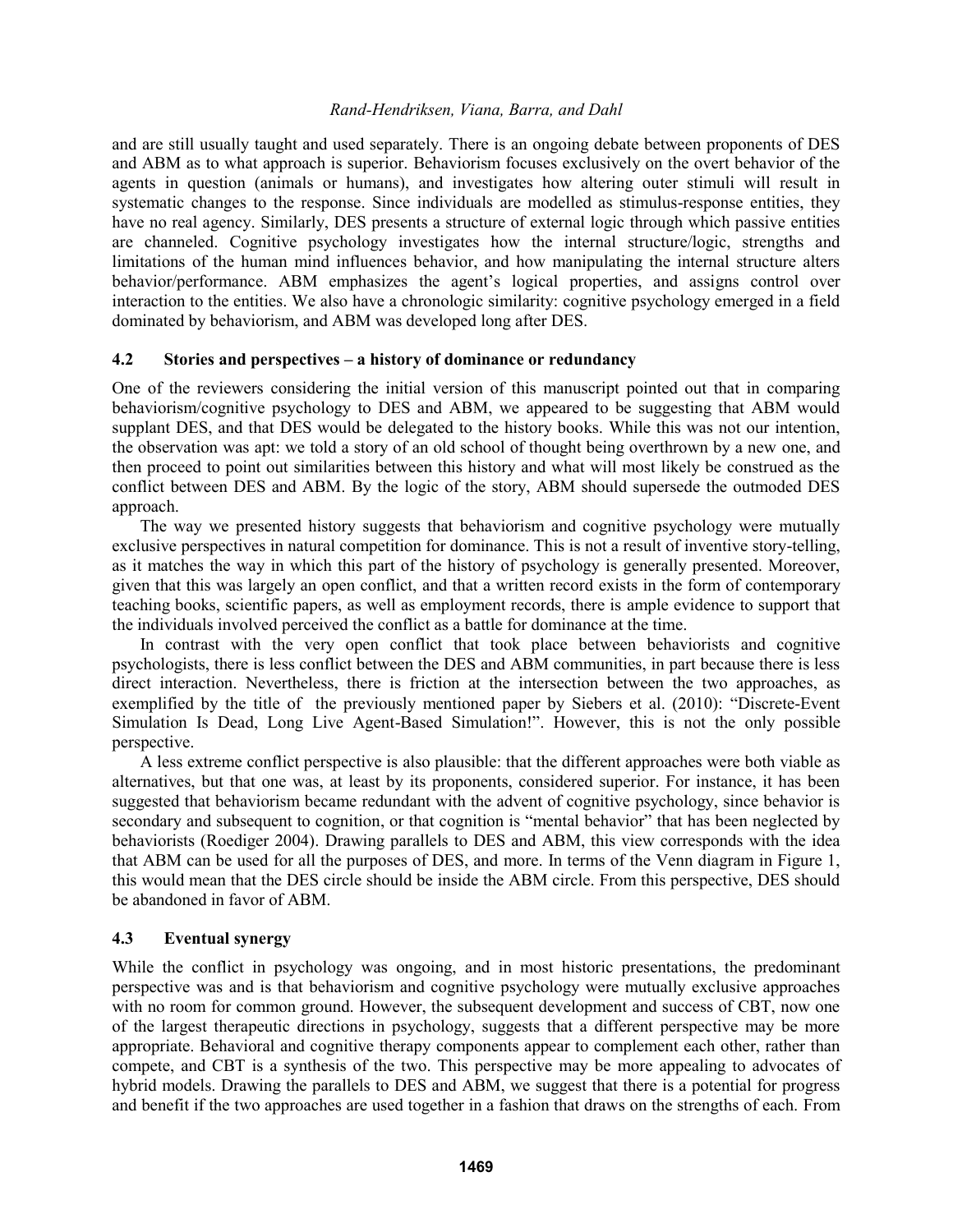this perspective, the lesson from history is that psychology got it wrong, that decades were spent in academic conflict rather than developing what is now a dominant therapy form. By analogy to DES/ABM, promoting the perspective that the two approaches are complimentary has the potential to enable the field of simulation modeling to leapfrog over the decades psychologists wasted by fighting, directly to a potential state of synergy.

# **4.4 Separate domains**

We started this paper by characterizing the field of simulation modeling as consisting of several semimonolithic frameworks, each with a separate history of development, being taught in isolation, having semi-separate branches of literature. When cognitive psychology had ousted behaviorism, the scientific and practical insights and achievements of behaviorism were largely trivialized by relegating them to the status of curiosities of little to no practical significance. Interestingly, this can be taken to indicate that behaviorism was not concerned with the same kinds of problems as was cognitive psychology. If cognitive psychology and behaviorism were not concerned with the same domains of interest, they could, in theory, have had a peaceful coexistence. The decade-long conflict would then have to be explained away as a misunderstanding, or as a struggle for power and funding masked as something else. Here, CBT would be the equivalent of educating the same group of people to be both plumbers and electricians – two distinct skillsets applied to separate problems that often occur together.

Drawing a parallel to simulation modeling, the apparently monolithic separation of approaches we observe in the community could be taken reflect that the various approaches are, at the core, designed and intended for fundamentally different purposes. From this perspective, areas of contention, in which two or more approaches can be used to address the same issues, are the result of these fundamentally different approaches being applied outside their "core domains".

The idea that different simulation modeling approaches are tailored to address separate domains of issues would go a long way towards supporting their relative isolation from one another. However, it rests on the existence of separate core domains of problems that can only be addressed properly with each framework, a *raison d'être* for each. To use the analogy of plumbers and electricians, plumbing and pipes do not fix the electrical system, and electrical wires do not fix the plumbing. This does not preclude the potential for benefit in systematic collaboration, or the potential market value of "hybrid plumber/electricians". In terms of the diagram in Figure 1, combining DES and ABM would allow coverage equal to the union of the two circles. This perspective does not suggest that different approaches should be merged.

# **4.5 Specific cases of a more general phenomenon**

CBT represents an example of synergy between two separate approaches to psychological treatment, combining aspects of cognitive and behavioral therapy. This can be taken one step further: Behaviorism concerns how people act, and cognitive psychology concerns how people think. Instead of seeing these as complementary perspectives, we can think of both as incomplete; as narrow sub-phenomena representing parts of a greater whole, with focus trained in such a way as to ensure that the full picture cannot be captured. Construed in this manner, CBT can represent a perspective of the whole, addressing both cognition and behavior. Alternatively, CBT could be seen as a somewhat more comprehensive perspective of a greater whole: for example, while both behavioral and cognitive therapy techniques are extensively used to address and modulate problems related to emotion, neither approach is *about* emotion. An even more complete form of therapy could hypothetically combine CBT with emotion-focused therapy techniques. This could be extended further by adding social interventions, and so on.

DES, ABM, and other modeling approaches have been shaped by the time in which they were developed, by the available technology, the contemporary problems, and by the development of other adjacent fields of study. Given their separate developmental histories and the relative isolation in which the approaches have existed, it is possible to construe them as specific sub-domains of a larger common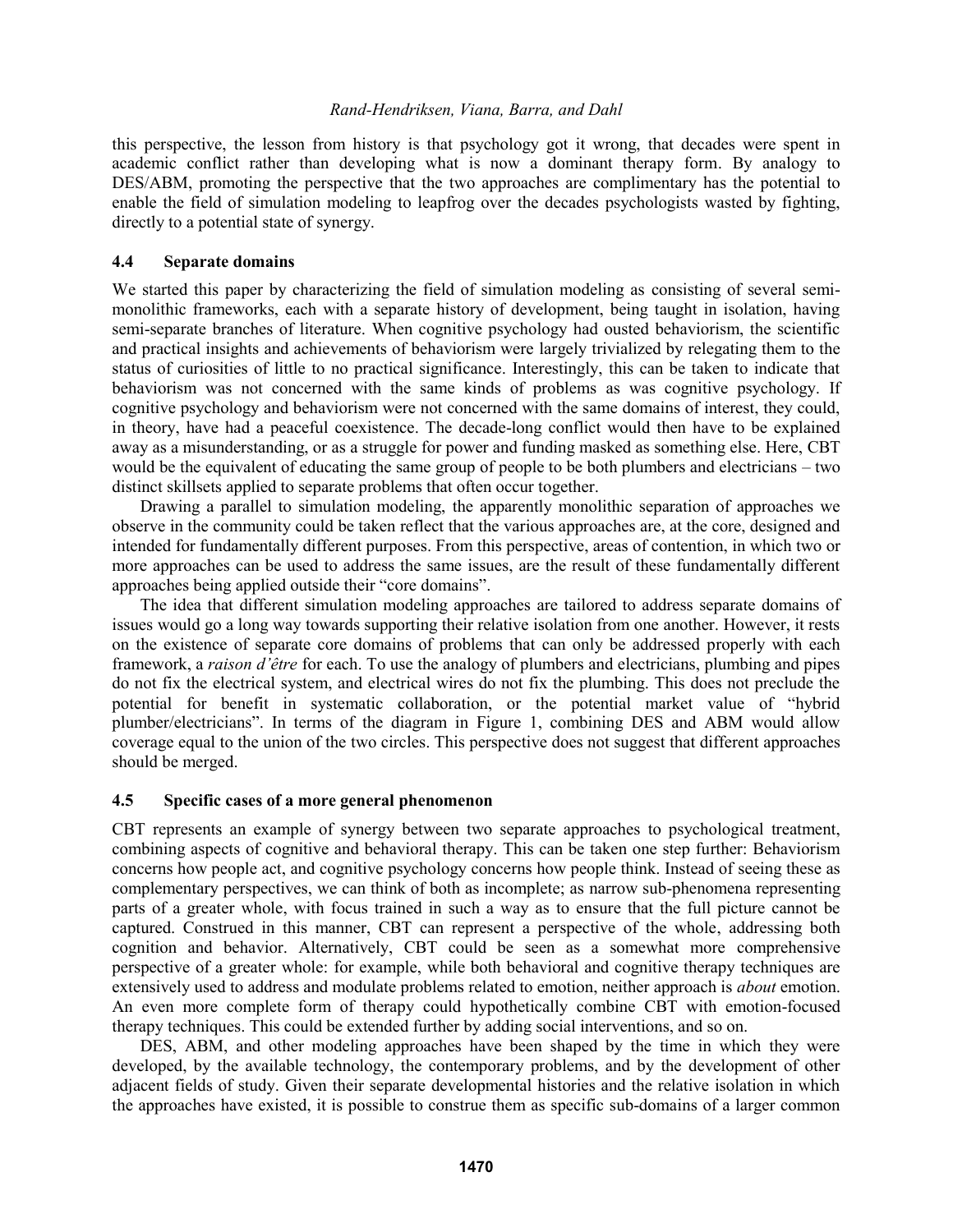super-structure of modeling approaches, each with idiosyncrasies stemming from historical happenstance, and demarcation lines that are, to some extent, arbitrary. From this perspective, each approach, while great for handling certain classes of problems, is also essentially blind to parts of the greater whole represented by the super-structure. Given this model of reality, the current state of separation of the different approaches, in that they are taught and used in isolation, is potentially severely limiting. If this perspective is correct, combining different modeling approaches should have a greater-than-additive benefit, as the combination would allow for more comprehensive approaches to problem solving, allowing for solutions that could not be implemented using either approach in isolation. In terms of the Venn diagram in Figure 1, this perspective opens for a situation in which the combination of approaches will allow more than the union of the two spheres.

# **5 AN ACTIVE CHOICE OF PERSPECTIVE**

Perspectives have power. We are, of course, not claiming that taking a particular perspective will magically alter the world of simulation modeling. Rather, we suggest that the manner in which we present and talk about issues such as potentially conflicting, potentially synergistic relationship between different modeling approaches can have subtle, yet profound, influence on their future development. Prevailing perspectives are not fixed entities. Over the last many decades, the dominant story of the conflict between behaviorism and cognitive psychology has changed substantially, starting with the cognitive groups as rebellious upstarts, slowly turning to the behaviorists as outmoded, to a very mixed picture at present.

What constitutes the prevailing perspective is not normally something that can unilaterally be declared and controlled. Nevertheless, key individuals or groups exert substantial influence on the dominant perspectives taken in a field. If a group of influential psychologists around 1960 had advocated the idea that there were potential synergies between cognitive and behavioral psychology, something along the lines of CBT could have emerged earlier. However, such perspectives appear not to have been entertained until relatively recently.

We do not claim that any one of the presented perspectives is the true for the modeling community as a whole. If we consider the full range of modeling approaches currently in use, it is unlikely that the same perspective will prove correct for all combinations. Most likely, there are modeling approaches currently in use that are actually redundant or obsolete, and that may (or should) over time be replaced by other approaches as this becomes apparent. It is also likely that other modeling approaches are complimentary in the sense that they can be used to address separate issues, with potentials for gain in combinations that increase the range of problems that can be properly addressed. Finally, we believe that there are approaches that, when combined, have a potential for synergies beyond the additive, such that the amalgamation of approaches could result in insights and methods that cannot be conceived of within the separate sup-approaches.

However, not knowing with certainty what perspective is correct does not necessarily mean that we have no basis for making a conscious decision to promote a specific view. For instance, we can try to analyze the consequences of each alternative given that we are wrong. Today, with the advantage of hindsight, many psychologists will claim that the cognitive revolution went too far, and that the power struggle delayed development of new methods substantially. In retrospect, we can see that the climate of the debate was such that any moderating voices would most likely have been attacked, effectively prevented moderating forces from emerging. It appears that promoting perspectives that incite conflict, such as portraying one approach as being superior, may foster a climate in which it is difficult to detect if the perspective is wrong. Conversely, let us consider what would happen if the community was convinced to engage in a concerted effort to combine and blend approaches in the search for possible synergies. At worst, these efforts would result in the knowledge that certain approaches do not blend well, and that some may be redundant. We would see this as a benefit, not a loss. There is an apparent inequality of consequences: efforts to merge approaches could reveal that this is not worthwhile, while efforts to get rid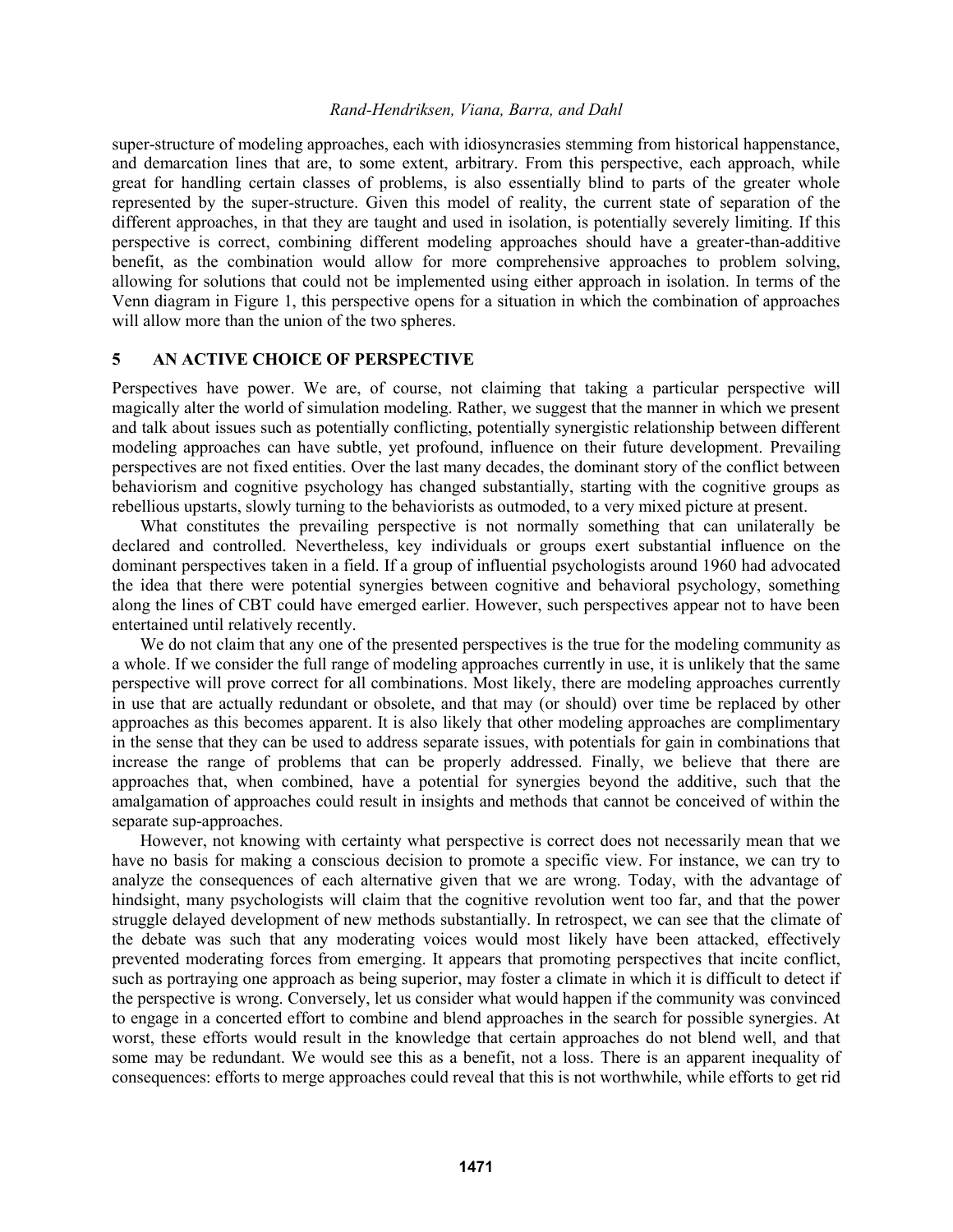of what is perceived as worthless alternatives may contribute to an environment in which it becomes impossible to identify potential synergies.

Users of specific approaches are likely to present a perspective assigning the different approaches roles as superior and inferior, or as being mutually exclusive. But what perspectives are being presented by endorsing hybrid models? The word "hybrid", the original meaning of which appears to be "offspring of a tame sow and a wild boar" (http://www.etymonline.com/index.php?term=hybrid) suggest the combination of two or more different species of phenomena. While not likely to be the intention behind the use of the word, "hybrid model" may inadvertently serve to emphasize the distinctions between the "parent" approaches. This way of referring to combining modeling approaches could present an image of a hybrid modeler as something akin to the combination of electrician and plumber mentioned earlier. If we believe that there is potential for benefits greater than those that could otherwise be achieved simply through good co-operation between experts with separate skillsets, this terminology might not be ideal. Fortunately, the term "hybrid model" is only a name, and while it may convey a particular perspective, a name alone does not set anything in stone.

Advocates of hybrid modeling approaches see a potential for synergies. If the aim is to nudge the modeling community to expend the effort required to achieve the potential benefits of blending approaches, hybrid endorsers need to present and promote perspectives that are non-threatening to the sub-communities in question, that communicate the need for mutual respect, and that emphasize the potential benefits from bringing the approaches in question together. Importantly, we need to appeal to the human nature of modelers, by identifying common ground. We will point to two characteristics of modelers that should be taken into account. First, modelers, like all humans, are to a certain extent lazy. By this, we do not mean lazy in the sense that they are unwilling to expend any effort, or that they shirk their duties, but most programmers and modelers are lazy in the sense that they wish to make general solutions that save work in the future, and that they most likely wish to limit the volume of coding required. Thus, by identifying how merging approaches can make the resulting models more generally applicable is likely to be appealing, as would be examples illustrating time-saving in the coding of hybrids. Second, modelers appreciate elegance. What constitutes an elegant model may not be completely universal, but there is reason to believe that simplicity or parsimony plays a large part. Combination approaches that can be shown to be more elegant than equivalent models produced using a single approach are likely to be appealing.

Among the most powerful tools available for influencing future development is education. If the next generation of simulation modelers are taught single, stand-alone approaches, the current fragmentation of the modeling community is likely to persist for at least one more generation. Teaching institutions have different philosophies for how to organize their courses, with some building the curriculum around particular theoretical works, and other building more on software. Most modeling software packages are currently tailored to one specific modeling approach. However, there exists modeling packages that allow, and to a certain extent promote, the use of various approaches in a single model. When such packages are used in teaching, they inherently present the students with a perspective implying that there is, at the very least, room for synergy between the available modeling approaches. If, in reality, one approach were to be distinctly superior to another, students will most likely tend to gravitate towards the superior solution at the cost of the inferior one. We do not wish to endorse any specific modeling packages. Rather, we wish to point out that if we, as customers, choose packages that cater to several approaches in combination, we create a market incentive for developing such products.

# **6 CONCLUSION**

We have presented the history of behaviorism and cognitive therapy, and used it to present several alternative perspectives that can be applied to the fragmented world of simulation modeling. We argue that perspectives encouraging efforts to combine different approaches are superior in the sense that they will contribute to revealing which approaches can be successfully combined, but also which should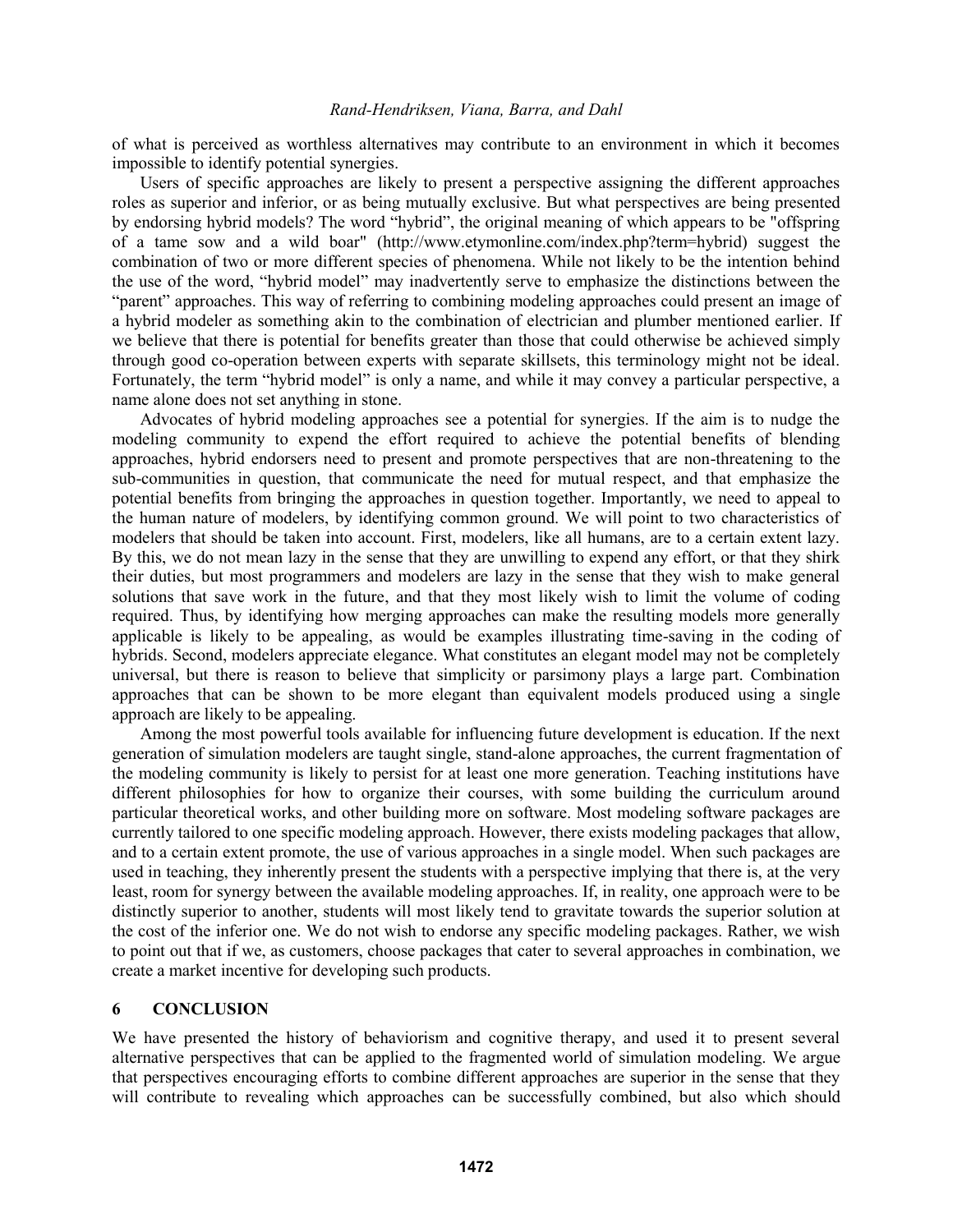possibly be abandoned. Advocates of hybrid modeling approaches are encouraged to consciously choose perspectives that can be advanced in the wider modeling community, in order to influence the future direction of development in the field.

# **REFERENCES**

- Alvanchi, A., S. Lee, and S. AbouRizk. 2011. "Modeling Framework and Architecture of Hybrid System Dynamics and Discrete Event Simulation for Construction." *Computer-Aided Civil and Infrastructure Engineering* 26:77–91.
- Asratyan, E. A. 2001. *Ip Pavlov: His Life and Work.* The Minerva Group, Inc.
- Beck, J. S. 1979. *Cognitive Therapy*: Wiley Online Library
- Brailsford, S. 2013. "Discrete-Event Simulation Is Alive and Kicking!" *Journal of Simulation* 8:1-8.
- Breland, K., and M. Breland. 1951. "A Field of Applied Animal Psychology." *American Psychologist*  $6:202.$
- Chahal, K. 2010. "A Generic Framework for Hybrid Simulation in Healthcare." Brunel University School of Information Systems, Computing and Mathematics PhD Thesis [Accessed 2016-06-22 17:45:59].
- Epstein, J. M., and R. Axtell. 1996. *Growing Artificial Societies: Social Science from the Bottom Up.* Brookings Institution Press
- Eysenck, H. J. 1991. *Decline and Fall of the Freudian Empire*. Transaction Publishers
- Friesen, N. 2010. "Mind and Machine: Ethical and Epistemological Implications for Research." *AI & society* 25:83–92.
- Gilbert, N., and K. Troitzsch. 2005. *Simulation for the Social Scientist*. 2nd ed. Maidenhead, England ; New York, NY: Open University Press
- Goldsman, D., R. E. Nance, and J. R. Wilson. 2009. A Brief History of Simulation from 1777 to 1981, 2009.
- Law, A. M., W. D. Kelton, and W. D. Kelton. 1991. *Simulation Modeling and Analysis*. Vol. 2: McGraw-Hill New York
- Lewis, C. 2014. *Irresistible Apps: Motivational Design Patterns for Apps, Games, and Web-Based Communities*: Apress
- Miller, G. A. 2003. "The Cognitive Revolution: A Historical Perspective." *Trends in cognitive sciences* 7:141–144.
- Miller, J. P., S.E. 2009. *Complex Adaptive Systems: An Introduction to Computational Models of Social Life.* : Princeton university press
- Miltenberger, R. 2011. *Behavior Modification: Principles and Procedures*: Cengage Learning
- Morgan, J., S. Howick, and V. Belton. 2011. Designs for the Complementary Use of System Dynamics and Discrete-Event Simulation, 2011.
- Nance, R. E. 1993. A History of Discrete Event Simulation Programming Languages, 1993.
- Popper, K. 2014. *Conjectures and Refutations: The Growth of Scientific Knowledge*: routledge
- Roediger, H. L. 2004. "What Happened to Behaviorism." *APS Observer* 17:40–42.
- Samuelson, D. 2000. "Designing Organizations." *OR/MS Today* 27.
- Siebers, P.-O., C. M. Macal, J. Garnett, D. Buxton, and M. Pidd. 2010. "Discrete-Event Simulation Is Dead, Long Live Agent-Based Simulation!" *Journal of Simulation* 4:204–210.
- Staddon, J. 2014. *The New Behaviorism*. 2nd ed. New York ; London: Psychology Press
- Staddon, J. E. R., and D. T. Cerutti. 2003. "Operant Conditioning." *Annual review of psychology* 54:115.
- Swinerd, C., and K. R. McNaught. 2012. "Design Classes for Hybrid Simulations Involving Agent-Based and System Dynamics Models." *Simulation Modelling Practice and Theory* 25:118–133.
- Watrin, J. P., and R. Darwich. 2012. "On Behaviorism in the Cognitive Revolution: Myth and Reactions." *Review of General Psychology* 16:269.
- Zeigler, B. P., H. Praehofer, and T. G. Kim. 2000. *Theory of Modeling and Simulation*. 2nd ed. San Diego: Academic Press